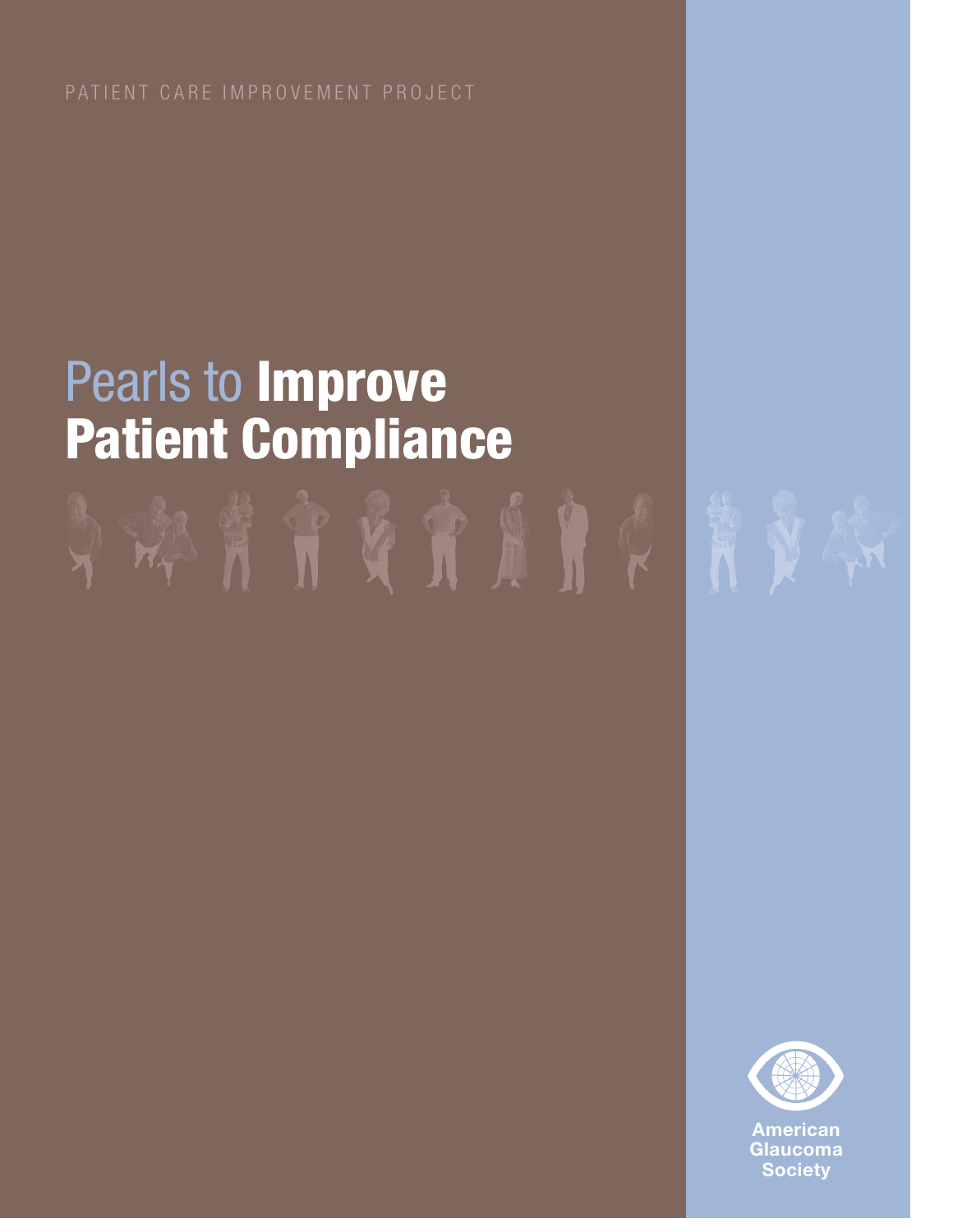# Special thanks to those who took part:

# American Glaucoma Society Quality of Care Subcommittee:

Paul P. Lee, MD, JD Richard P. Mills, MD, MPH Anne L. Coleman, MD, PhD Henry D. Jampel, MD James C. Tsai, MD Ronald L. Fellman, MD Greg Skuta, MD Richard P. Wilson, MD

### Vanderbilt Research Team:

David G. Schlundt, PhD James W. Pichert, PhD Marion Fielder

# Grading Committee Volunteers:

Yara Catoira, MD Richard Grostern, MD Alan Robin, MD Bhavna Sheth, MD Jean Hill, RN, MSN, CRNO Mary Kay Smit, COT Patty Fisher Sherry Holthe

This initiative is made possible by an unrestricted educational grant to the American Glaucoma Society from Pfizer Ophthalmics.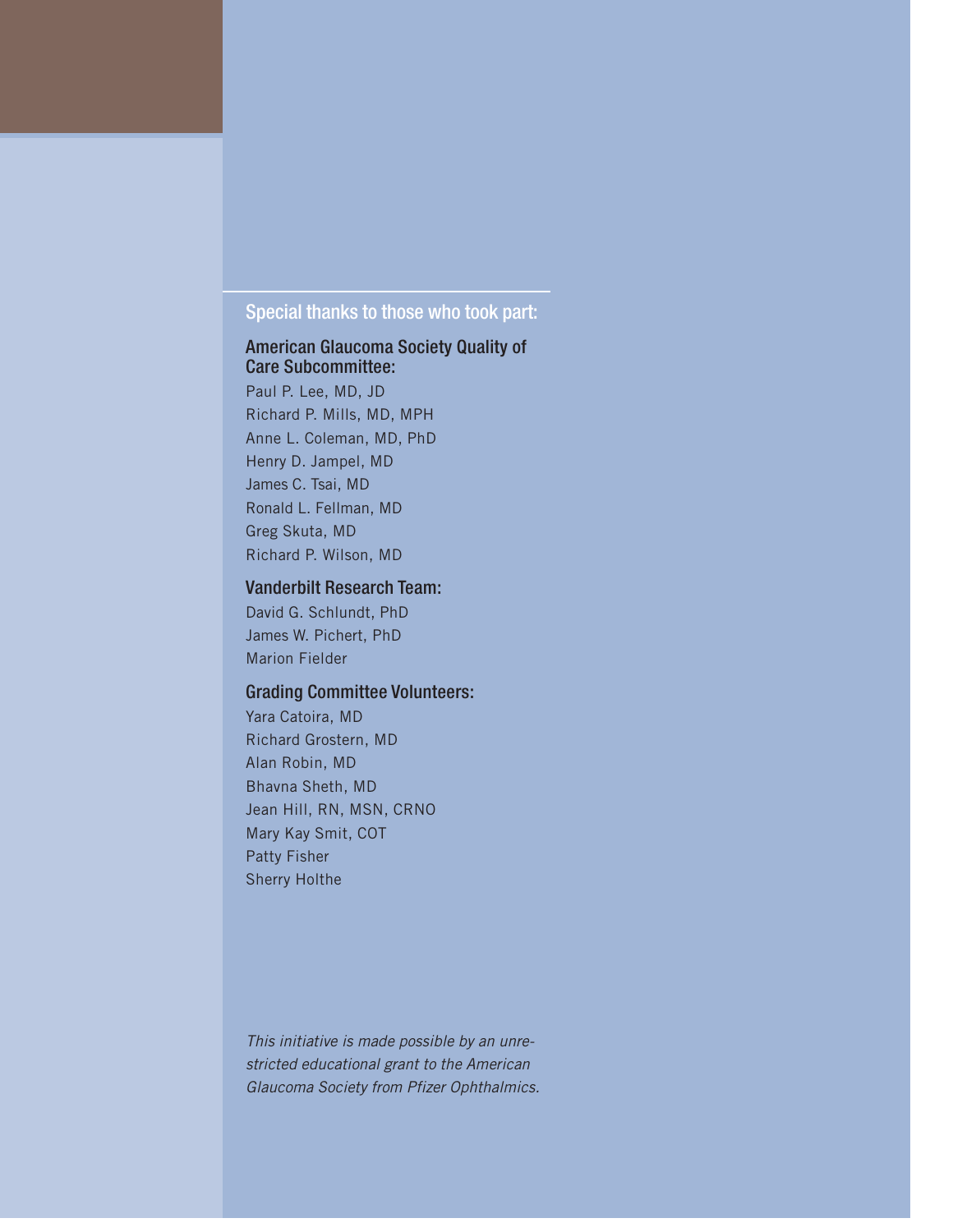# **Table of Contents**



# **4**

# The Challenge of Noncompliance

An overview of why the Patient Care Improvement Project was created, its goals and the results.



# **6**

# Tools to Boost Compliance

How to encourage patients to use medications as prescribed and keep follow-up appointments. Tips include memory aids to using drops, timing and tracking tools, and ideas for drug companies.



# **10**

# Supporting Self-Care

Methods include highlighting the consequences of noncompliance, using a team approach, providing educational materials, and reaching beyond the office to work with pharmacists, other physicians and the wider community.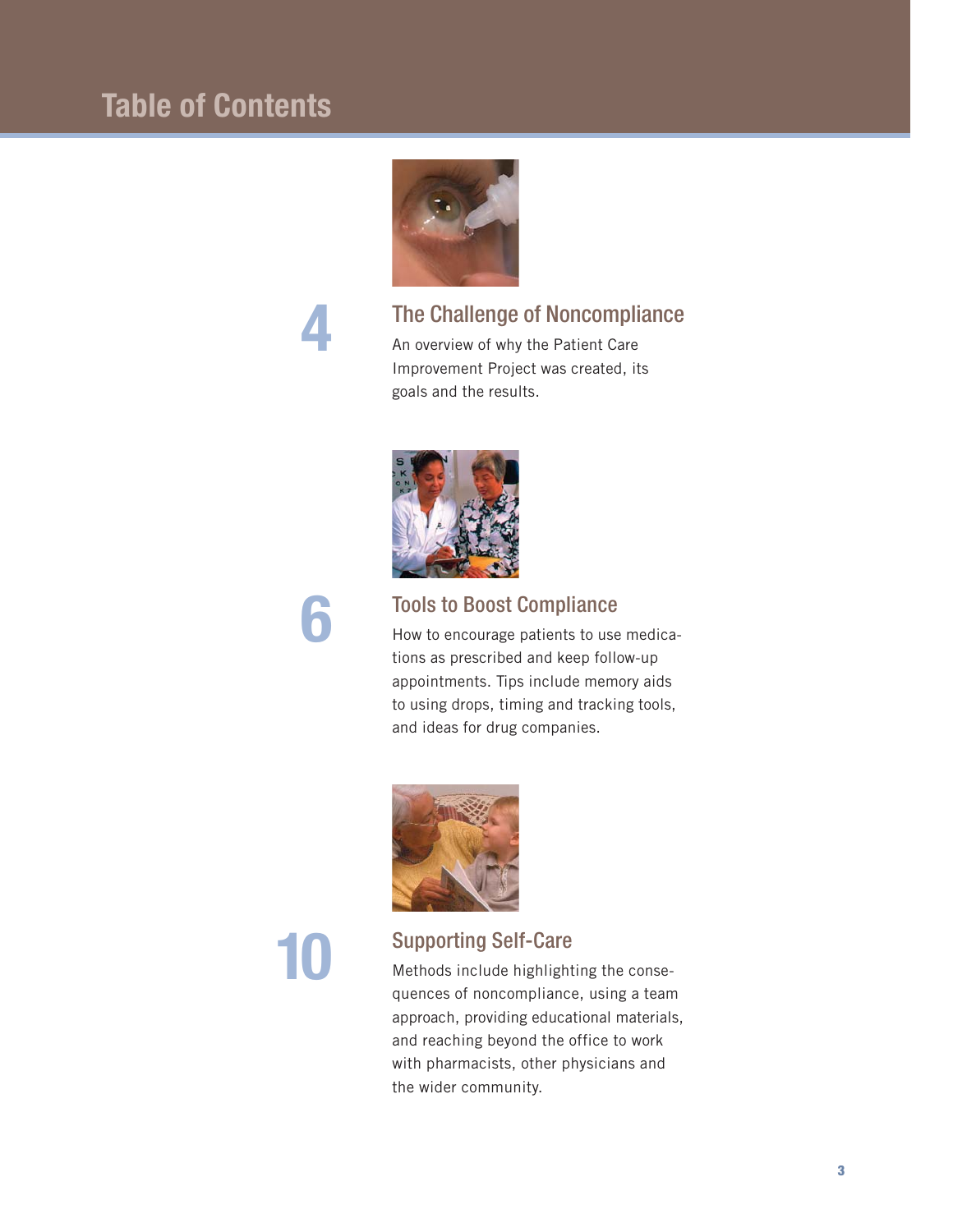Why do glaucoma patients fail to take their medications as prescribed? Why do so many of them miss their appointments or fail to refill prescriptions?

In glaucoma care, the issue of noncompliance continues to be a frustrating, seemingly intractable problem. Despite evidence that pressure control is instrumental in protecting against vision loss, far too many patients don't comply with their medication regimens, fail to refill prescriptions and are no-shows when it comes to their follow-up appointments.

Even worse, physicians and their staff routinely underestimate the scope of the problem in their patients. Often, only subtle clues to noncompliant behavior are evident: an occasional missed appointment, an admission of a missed drop several days ago, a complaint of a bothersome drop side effect. When such a clue is detected, the wise physician targets that patient for extra efforts in improving compliance. Research extending back for more than 20 years has repeatedly demonstrated that physicians are poor judges of which patients are compliant and which are not.

# In Search of Solutions

In an attempt to develop strategies to address and overcome the problem of noncompliance, the American Glaucoma Society (AGS) initiated the Patient Care Improvement Project. The project, which was the first large-scale patient care initiative conducted by the AGS, is supported by an unrestricted educational grant from Pfizer Ophthalmics.

**The project's initial goals were as follows:** 1) Identify "best practice" ideas for enhancing and supporting patient compliance and 2) develop and disseminate a

printed compendium of the winning ideas. These two goals have been accomplished.

A third component of the project—to stimulate further research on compliance —is under way. Under the direction of the AGS Research Committee, a grant of \$50,000 has been awarded for research into novel ideas in the area of compliance, adherence and persistence to therapy.

#### Identifying Best Practices

The AGS Patient Care Committee began by soliciting ideas from ophthalmologists, allied health personnel (ophthalmic nurses and technicians) and patients themselves regarding barriers to compliance. A number of print and online sources were used to advertise the project and solicit participants, including the AGS-net, the American Academy of Ophthalmology's *Academy Express* and *EyeNet Magazine* and the Glaucoma Research Foundation's patient information newsletter, *Gleams*.

The AGS contracted with investigators at Vanderbilt University to construct an interactive Website, which was used to collect respondents' descriptions of common reasons for noncompliance and recommended solutions for solving each problem. The Vanderbilt investigators (David G. Schlundt, PhD, and James W. Pichert, PhD) are noted for their research on noncompliance, particularly in diabetes care.

Respondents were asked to identify as many problems as they could in the general categories of appointments and medications. For each problem, they were then asked to generate from one to three solutions. Initially, many of the responses were overly brief, so the Website was modified to request a longer and more detailed response. The responses were coded using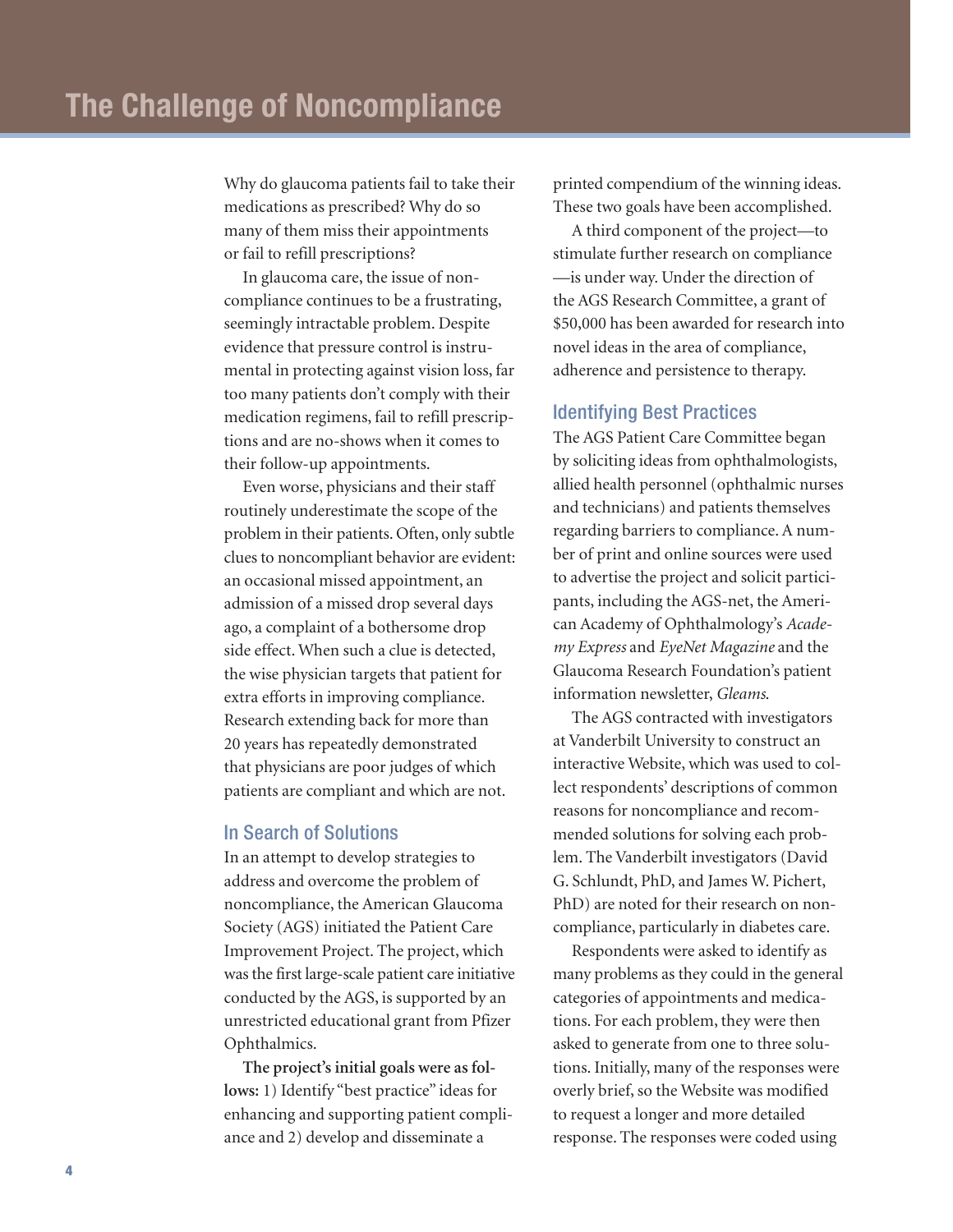a hierarchical coding system used in past research on barriers to self-management. They were then evaluated and ranked by an AGS-appointed committee according to their potential impact on patient care. The committee consisted of glaucoma specialists, general ophthalmologists and patients.

In all, the Website received ideas from 400 registered participants—144 physicians, 120 support personnel and 136 patients. Forgetfulness emerged as the leading barrier to compliance, with 31 percent of physicians, 26 percent of support personnel and 24 percent of patients identifying it as a significant barrier. Other common hurdles included patients' lack of strength or dexterity, which prevents them from being able to open and use eyedrop bottles as directed, difficulties with timing and scheduling, medication side effects and the cost of medications.

All told, 43 winning suggestions were identified (see "Honoring the Winners"). While some clearly require further research and development, others could easily be implemented by patients or in ophthalmology practices right away.



# SAMPLE QUESTIONS

Three questionnaires—one each for MDs, providers and patients—were distributed. The questions for patients were as follows:

**1.** What are the situations that prevent you from using your eyedrops as you are supposed to? Put down the real situations, not situations you think others might find acceptable.

**2.** What do you find helpful to be sure you use your eyedrops as you are supposed to? **3.** What kind of support would be most helpful to enable you to use your eyedrops as you are supposed to?

**4.** What do you think would improve your ability to obtain medical follow-up at the intervals recommended by your doctor?

# **Honoring the Winners**

After the AGS grading committee evaluated and ranked ideas, 43 winning ideas were identified from 10 physicians, 10 support personnel and 10 patients. The winners were honored and awarded monetary prizes—\$3,000 each to physicians, \$500 each to providers and \$250 each to patients—in November 2006 at Glaucoma Subspecialty Day, held in conjunction with the American Academy of Ophthalmology's Annual Meeting in Las Vegas.

**Physician award winners:** Nicholas Bell, MD; Peter DeBry, MD; William Haynes, MD; Inci Irak-Dersu, MD; Brian Jacobs, MD; Worldster Lee, MD / Bradford Lee; Paul A. Sidoti, MD; Joshua Stein, MD; Misha F. Syed, MD; Lisa G. Wohl, MD.

**Provider award winners:** Carol Anderson; Cindy L. Blachly; Tulay Cakiner-Egilmez; Mona Carpenter, COMT; Kelly Cerrada; Wendy Houston; Amanda L. Lee, COA; Fredy Andres Otalora; Mary Preston; Patricia Weikert. **Patient award winners:** Sari Aber; Christine Appert; Riva Aidus Hemond; Mary J. King; Ruth Meserve; Lorraine Miller; Naga Narayanaswamy; Mary O'Connor; Elise Tripp; Elizabeth Wolfe.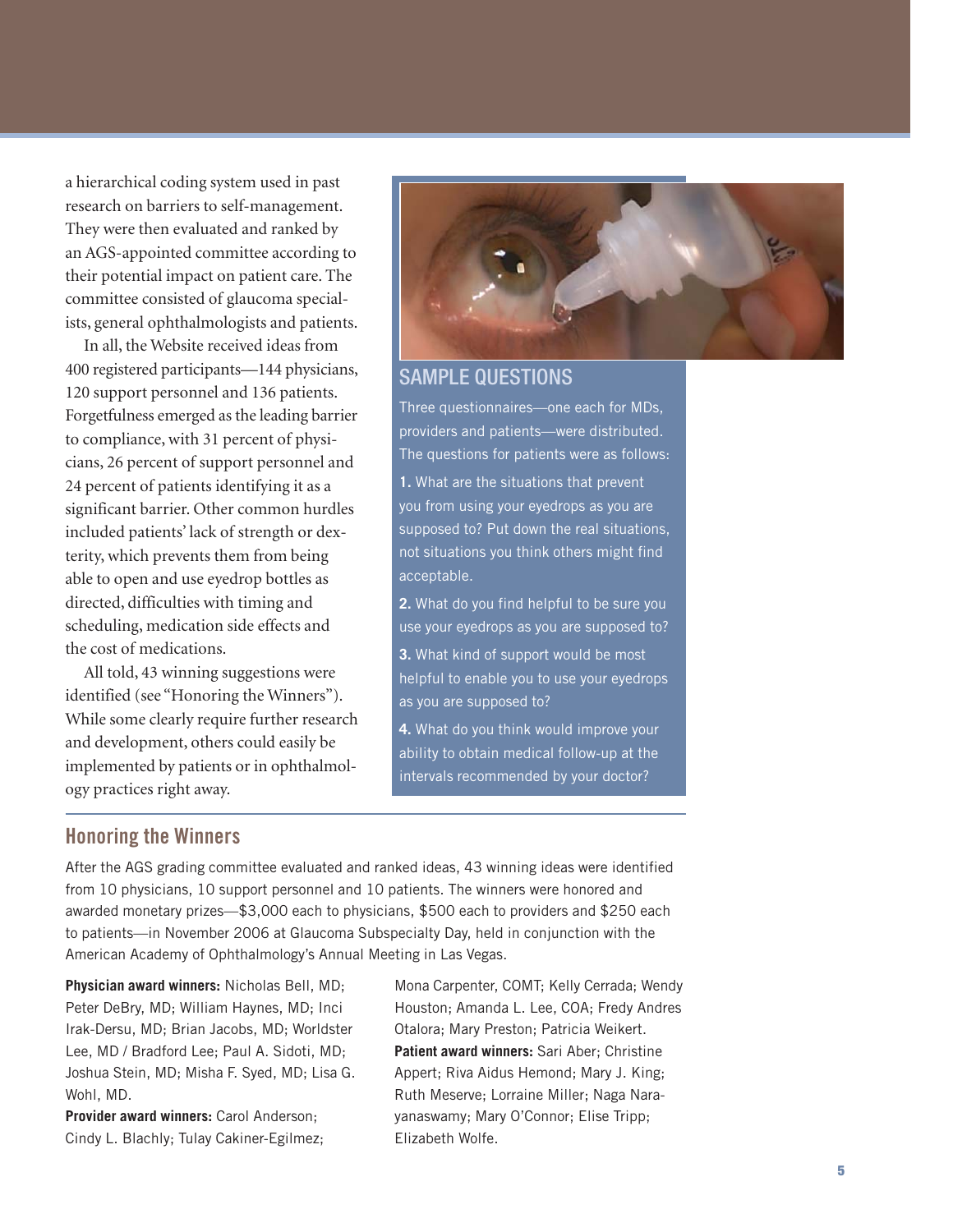It's the daily-ness of glaucoma care that seems to bog even the most conscientious of patients down—the need to keep track, to remember, to be organized, day in and day out. With that in mind, respondents had a number of pragmatic suggestions for jogging one's memory and other daily challenges:

# Memory aids

Patient Riva Aidus Hemond suggested associating the action of putting drops in with other automatic, habitual morning routines. "For example, put one drop in when you first get out of bed. Put the other bottles in your left robe pocket—because they are 'left' to take. Put another one in after you have started the coffee."

Riva's own routine is to take her drops in alphabetical order. "After I put a drop in, I place that bottle on my nightstand."

Provider Mona Carpenter also recommended making use of the power of asso-



ciation and habit: "Involve the patient in a plan of action. Listen carefully to what the patient does on a typical day. Then together write down a plan with them. Associate the drop with what is meaningful to their lives. If you say,'Use at bedtime,' that is too vague. Bedtime is arbitrary, especially for older

patients with sleep disturbances. Give the patient something concrete to associate with the drop, something that hopefully carries over to vacations as well."Vacations and weekends are often times when routine habits are abandoned and thus need special attention to ensure eyedrops get taken.

Other memory aids might include printed forms. "What is really great is to have a preprinted form that shows pictures of each of the glaucoma medications along with slots for scheduled times or examples

of when the patients should use the medications," said provider Patricia Weikert. She added,"Pictures of the drops have been very helpful to our patients."

Stickers might work as a memory aid, said provider Mona Carpenter. As she pointed out, "People love to fill in the blanks and check



things off. Use this compulsion about list completion to help with forgetfulness. Give the patient a sheet with circles that need to be filled in, corresponding to the number and kinds of drops needed. Then give them a sheet of stickers [with the drug name]. When the patients take their drops, they put the corresponding round sticker on the paper to fill in or complete the sheet. If they forget, there is that hole to remind them." She also noted, "If the patient cannot see well enough to read a logo on a sticker or to see the color, you can use different shaped stickers for each drop."

Mona also suggested using an elastic bracelet as a memory aid. "If the patient is on only one type of drop, give them an elastic bracelet to move from one side to the next to help them remember if they've used the drop or not. The bracelet goes on the left wrist every morning when the first drop goes in [and is then moved to the right wrist after instillation]. If it is still on the left wrist at bedtime, then they forgot their evening drop and it reminds them to go use the drop. If this were manufactured, and depending on cost effectiveness, this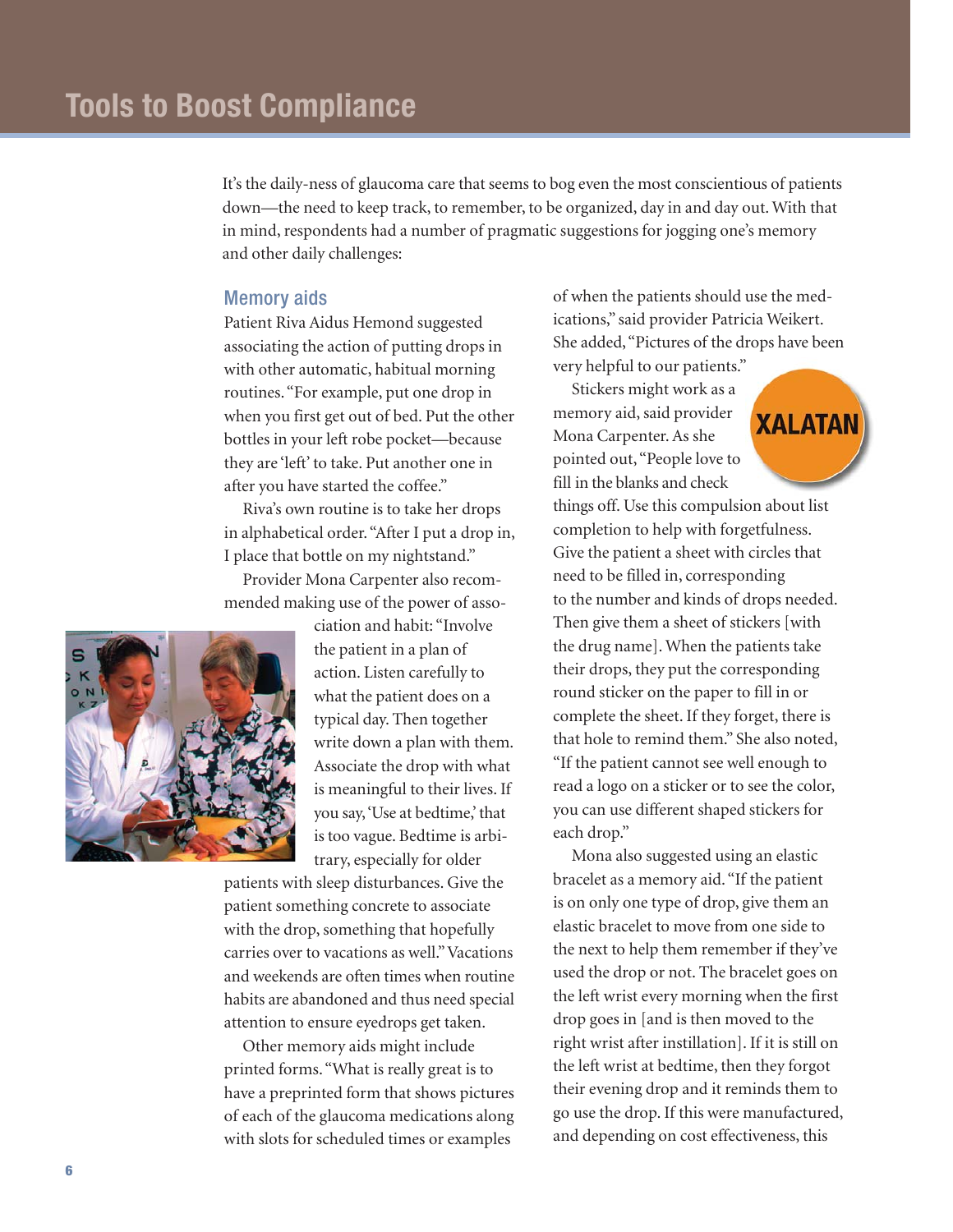bracelet could even have a simple timer or beeper on it."

Provider Mary Preston came up with another way to use a bracelet as a memory aid: "Eyedrop bottles could have removable rings on them corresponding to the number of times a day they should be used. A bracelet or necklace is then used [to hold the rings]. For example, if they are supposed to use a drop three times a day, they would start the day with three rings on the necklace. As they put in their first dosage, they would put one ring back onto the bottle. At the end of the day, all rings should be back on the bottle."

### Timing tools

Patient Lorraine Miller uses a household clock to time multiple drops: "I use a clock and add a drop every time the minutes are on five or zero, i.e., 35, 45, 55. Remembering the last number helps me space them properly," five minutes apart.

Watches—and their alarms—also can help. Patient Elise Tripp suggested, "Use an alarm watch or alarm on a PDA to go off at a specific time to take the first medication and then five or 10 minutes later to take the second one."

And patient Mary J. King reported that she wears "a watch that can be programmed with up to 12 daily alarms and text messages. When the alarm sounds, I can read the text message." Since the watch is too large for her wrist, she wears it as a pendant.

Patient Sari Aber suggested that a special watch be developed, which she called a "drop watch." This would be a "digital watch dedicated to my drops. It will be easily programmable to enter the name of the drop and the times of day to use the drops … it will reward me with a smile after I click on a

button as I put my drops in on time." She also suggested, "It will cost \$10 without a contribution to charity and \$15 with a contribution to charity."

Finally, provider Mary Preston suggested "a talking bottle holder that could be set with a timer for specific times of the day for each medication." Such a bottle holder would chime an alarm and then say the name of the medication to be used.

### Tracking tools

"When we have to work flexible hours, there isn't a lot we can do about our schedules," said patient Elizabeth Wolfe. "Recently, I have begun to keep a log of the times when I use the eyedrops and when I'm involved in other activities so that I can get a picture of what throws me off schedule and figure out ways to fix that."

And patient Lorraine Miller uses a permanent marker to not only mark the date on the bottom of a bottle when she starts using it but also to note on a separate log the day she started using the two previous bottles. That gives her a sense of how long it takes her to use a bottle. If the timeframe is too long, it serves as a warning that perhaps she forgot too many times.

Several providers also had ideas for tracking tools. For instance, Kelly Cerrada suggested providing patients with "colored handouts that show pictures of the medications, with a drop schedule or easy-tofollow chart/graph."

And Mary Preston suggested a "lami-

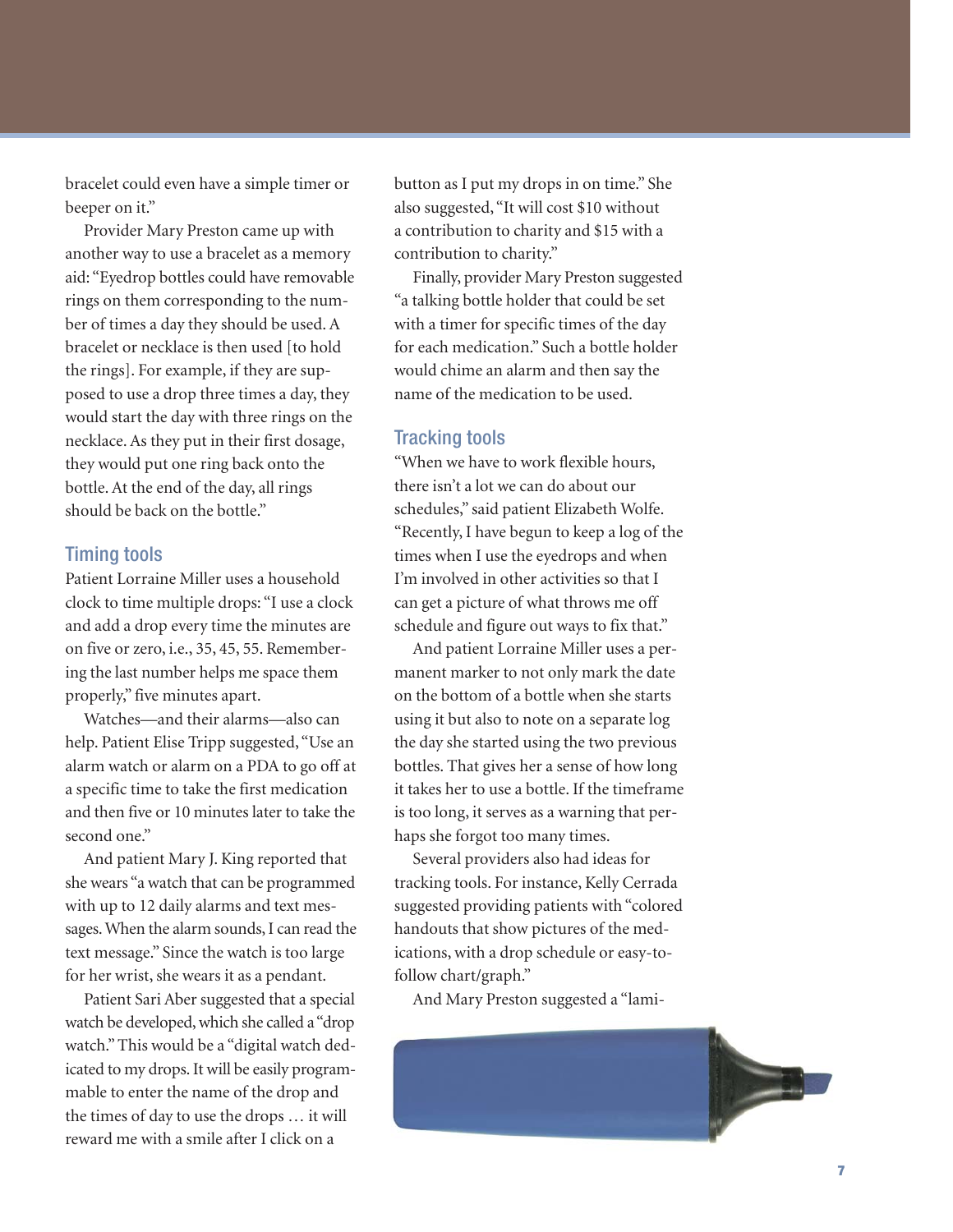nated chart with medication names and time of day to take." The patient, who would have a dry erase marker, could then cross out each instillation. This chart could be magnetic, to hang on a refrigerator, she suggested, and at the end of the day, the patient could just wipe the chart clean for the next day.

# Other organizational aids

Patient Sari Aber came up with the idea of a small purse—a lightweight, specially designed bag she called a "drop bag." The bag "will have a place to put each bottle of drops used during the day. It will have a Velcro closure on top to secure the bottles within. It will keep those drops easily accessible in the handbag I carry," she said.

#### Ideas for drug companies

Behold the basic eyedrop bottle. It's small, it's disposable, it's cheap to produce—and it's driving patients crazy.

There's no question that poorly designed eyedrop bottles contribute to poor compliance. Even if a company spends time and money developing a drop container, its use

When it comes to bottle design, it might be time to do away with the traditional eyedrop bottle altogether and lobby the drug companies for unit-dose medications.

> in real-life situations quickly points out its deficiencies. For instance, patient Sari Aber cited the perennial problem of getting drops to the eye consistently and accurately. In her own experience, she noted, "If I tilt my head back far enough, I never miss getting those drops into my eyes."

To mimic this action, she suggested,

drug companies could develop a "tilted eyedrop bottle." Such a design would have the "dropper part of the bottle on an angle to the well of the drops." That would make it easier to "get the bottle at the proper angle to the eye," she noted, and patients would "never miss again."

Another potential approach would be to "make the bottles out of a softer plastic, or better yet re-design eyedrop bottles altogether," said provider Wendy Houston. Perhaps drug companies could design "a bottle you don't have to turn upside down but has a sanitary disposable hooked neck that is changed after each installation," she suggested.

A second problem posed by poor bottle design involves what Sari Aber described as "one of the constant worries that plague me: Do I have enough left until my next appointment, or do I have to get another prescription?"

Drug companies could alleviate this worry by positioning labels on bottles so that the label doesn't obscure how much is left in the bottle, she said. Next, they could "put a measure ruler down the side of the bottle showing me how many drops are left in the bottle." Finally, she said, the bottle should be clear for the length of the ruler, so that it's easy to see exactly how much liquid is remaining in the container.

A clear bottle is essential, concurred provider Tulay Cakiner-Egilmez. "This will give patients an idea of when to refill their medication." She also wondered whether drug companies could modify the label in some way so that it turns another color after the bottle has been opened for two to three weeks. The color change would be an effective way to let patients know that it's time for a refill.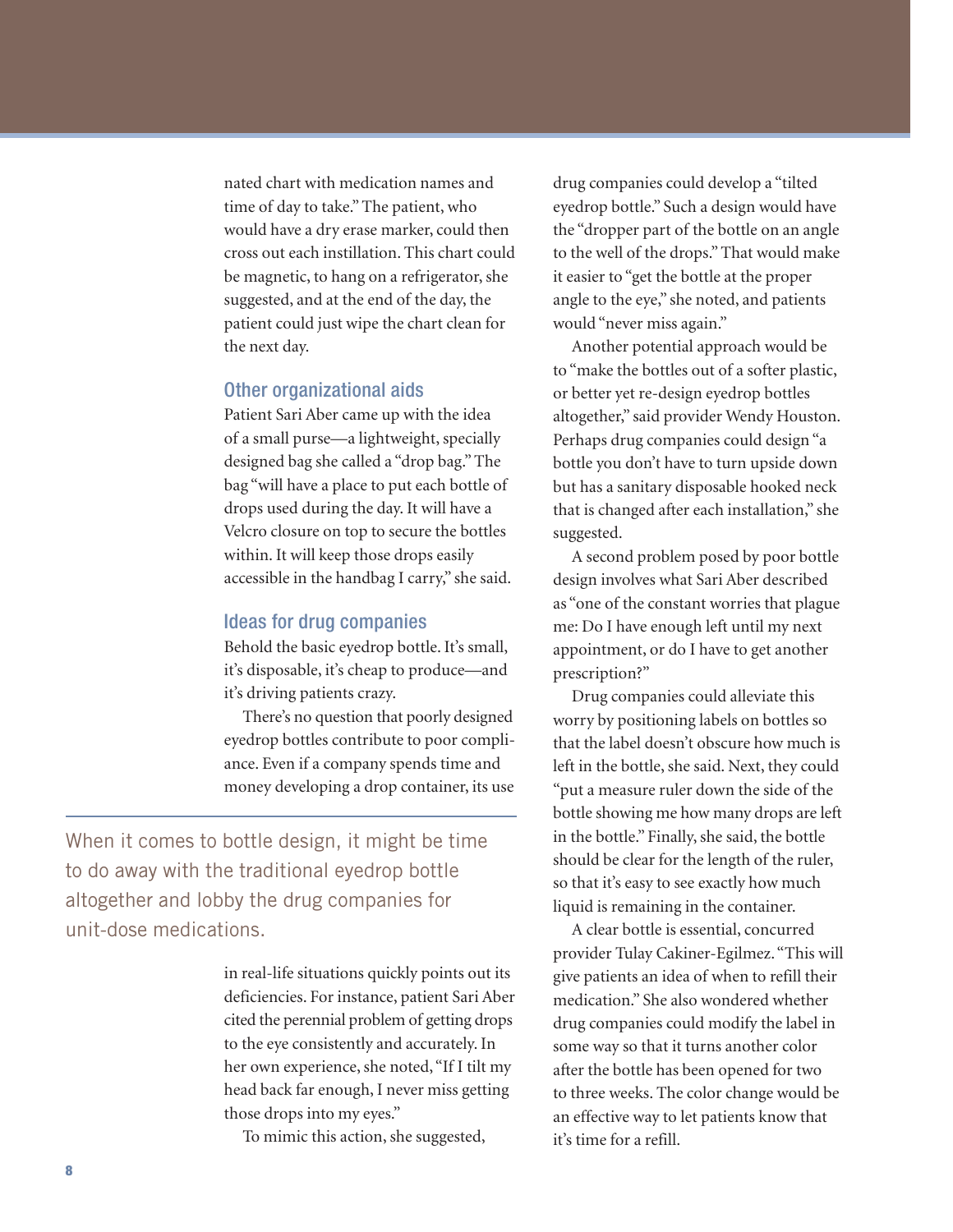Provider Cindy L. Blachly suggested that it might be time to do away with the traditional eyedrop bottle altogether and lobby the drug companies for unit-dose medications. "Having Monday through Sunday packs for drops would clearly identify missed medications. If they can do it with birth control pills, they can do it with glaucoma drops!" A side benefit would be to get rid of sometimes irritating preservatives.

# Appointment reminders

When the standard appointment reminder doesn't do the trick, here are some alternatives to consider:

"At the current appointment, have patients write themselves a note about their next appointment," said Peter DeBry, MD. The office staff then drops the note in the mail 10 days before the upcoming appointment. The "novelty of getting a letter from yourself" reminds the patient of how important the visit is, he said.

Provider Amanda L. Lee also suggested the personal touch: "Make a list of noncompliant patients and give them frequent reminders, a note in the mail box, a courtesy phone call."

Special pre-recorded telephone messages might be helpful, said Joshua Stein, MD. "Have celebrities [ideally a handful who themselves have glaucoma] pre-record telephone messages reminding patients of the importance of regular follow-up and proper usage of eyedrops. The patients can receive a friendly pre-recorded reminder from the celebrity prior to upcoming appointments. The patient would have to agree, in advance, to receiving the reminder [for HIPAA purposes and to avoid creating unwanted intrusions]."



And for at-home use by the patient, Nicholas Bell, MD, suggested developing a "calendar with a layman's version of the American Academy of Ophthalmology's *Preferred Practice Guidelines*." One page

could have the guidelines for follow-up intervals, so that patients have a concrete, handy reminder of the need for return appointments. "Another page can be dedicated to visual fields, showing normal, mildly abnormal" and so forth, said Dr. Bell. The practice would have to adopt the guidelines of the PPPs, which isn't a bad idea in itself.

Finally, Brian Jacobs, MD, recommended a high-tech appointment reminder, a PDA [personal digital assistant] device that could "keep track of upcoming appointments and alert patients of potential conflicts in their schedules."

Additionally, he said, "an alarm can be set to not only remind the patients that they have an appointment that day but also to sound an alarm days to weeks ahead of time so they remember that the appointment is coming up."

Dr. Jacobs also suggested that "the audio alarm be accompanied by a reminder on the screen that the patient must check to remove from the screen, therefore confirming that they received the reminder." In addition, the display screen could be programmed to show the physician's office phone number so that patients could call when they needed to reschedule. In the best of all possible worlds, this would solve the problem of no-shows.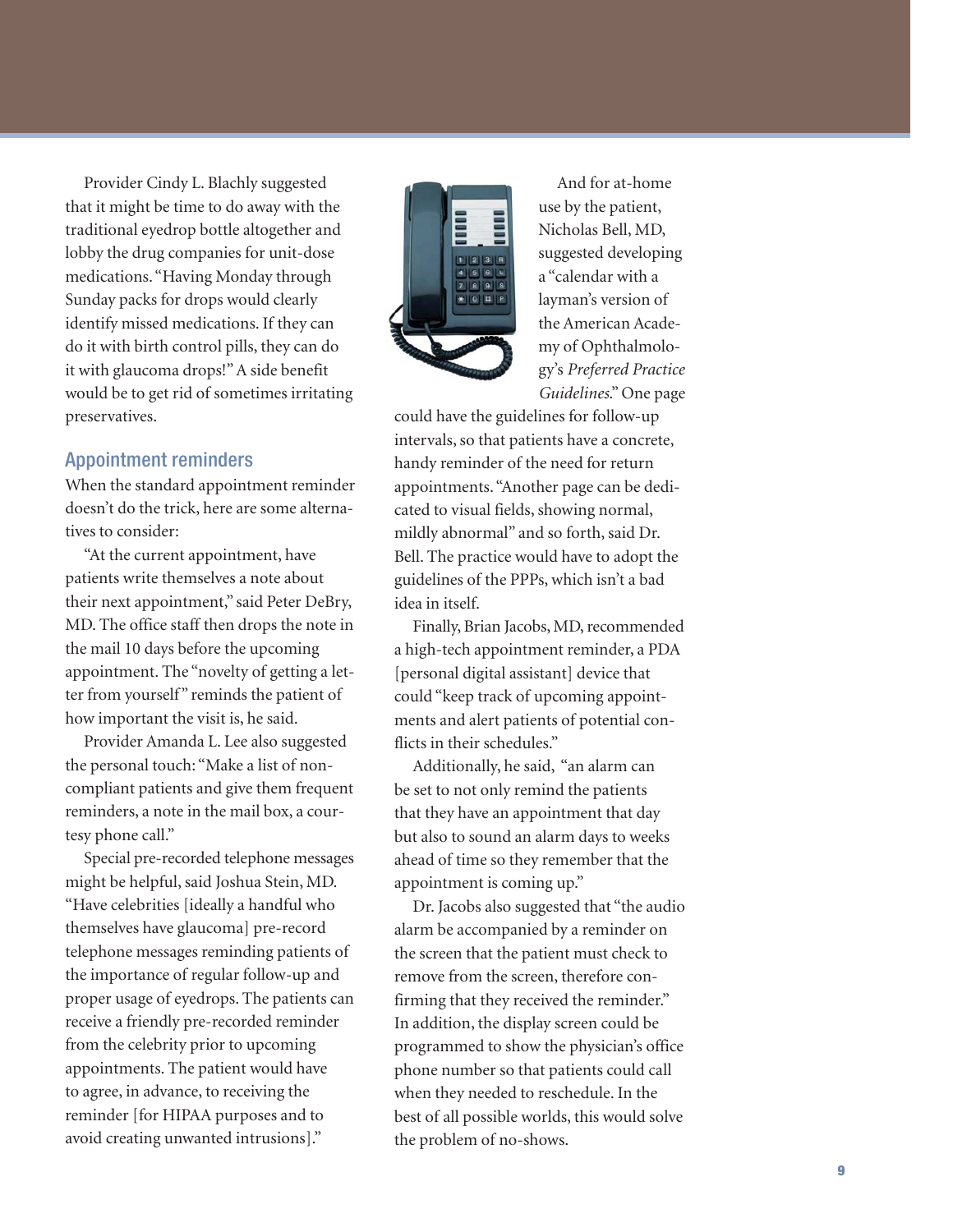The efficacy of empowered self-care in boosting compliance has been noted time and again in a number of health conditions, with diabetes care leading the way. As numerous studies have found, involving patients who "buy in" to the idea of contributing to their own care tends to result in healthier patients.

As patient Mary O'Connor pointed out, "I notice there are counseling sessions for diabetics regarding strict diet and using their medications, so why not for glaucoma? This counseling should be mandatory and free."

Respondents suggested a number of ways to encourage patients' self-care efforts, including the following:

# Highlight the consequences of noncompliance

Any effort at patient education should appeal to the emotions by highlighting the consequences of not treating the disease, several respondents noted.

Patient Ruth Meserve suggested, "Have patients list the things they would miss if their vision deteriorated." Many people

don't connect loss of vision with the inability to do specific things, such as watching their grandchildren grow up.

The voice of experience also could be tapped. "Expose patients to the experience of others who may have lost functional vision to glaucoma," said Paul Sidoti, MD. Patients are often willing to share their experiences with others, especially if they might help another person avoid the same fate.

Tools that simulate vision loss might drive the message home."People often don't completely understand what glaucoma is and what happens when IOP is elevated for an extended period of time," patient Christine Appert noted. "One solution might be to create a game that an individual could play at home or use on a computer in the clinic. The game would be used to teach or show what glaucoma can do."

And provider Kelly Cerrada suggested, "Have a tool that could simulate or show patients what their vision could become if treatment is not started and maintained," such as a viewfinder or glasses that could simulate vision loss a different stages."Show the patient this is what you see now, and if you don't treat it, this is what your vision could become."

That's essentially what provider Cindy L. Blachly has done—to make up "virtual reality glasses with various visual field deficits on them." She used clear safety glasses and etched defects in them, from mild to advanced changes. "Have the noncompliant patient wear them around the office for an hour or so," she recommended.

Last but not least, there's the philosophical perspective. As patient Naga Narayanaswamy put it, "Tell yourself it takes one second to put a drop in and yet you waste so much time on unwanted things in life."

### Use a team approach

"Develop a glaucoma education team that can be with the patient from initial consult through at least the first year," provider Carol Anderson suggested, with one team member appointed the point person for patient information and questions.

Alternatively, a patient "buddy system" could be established, said Joshua Stein,

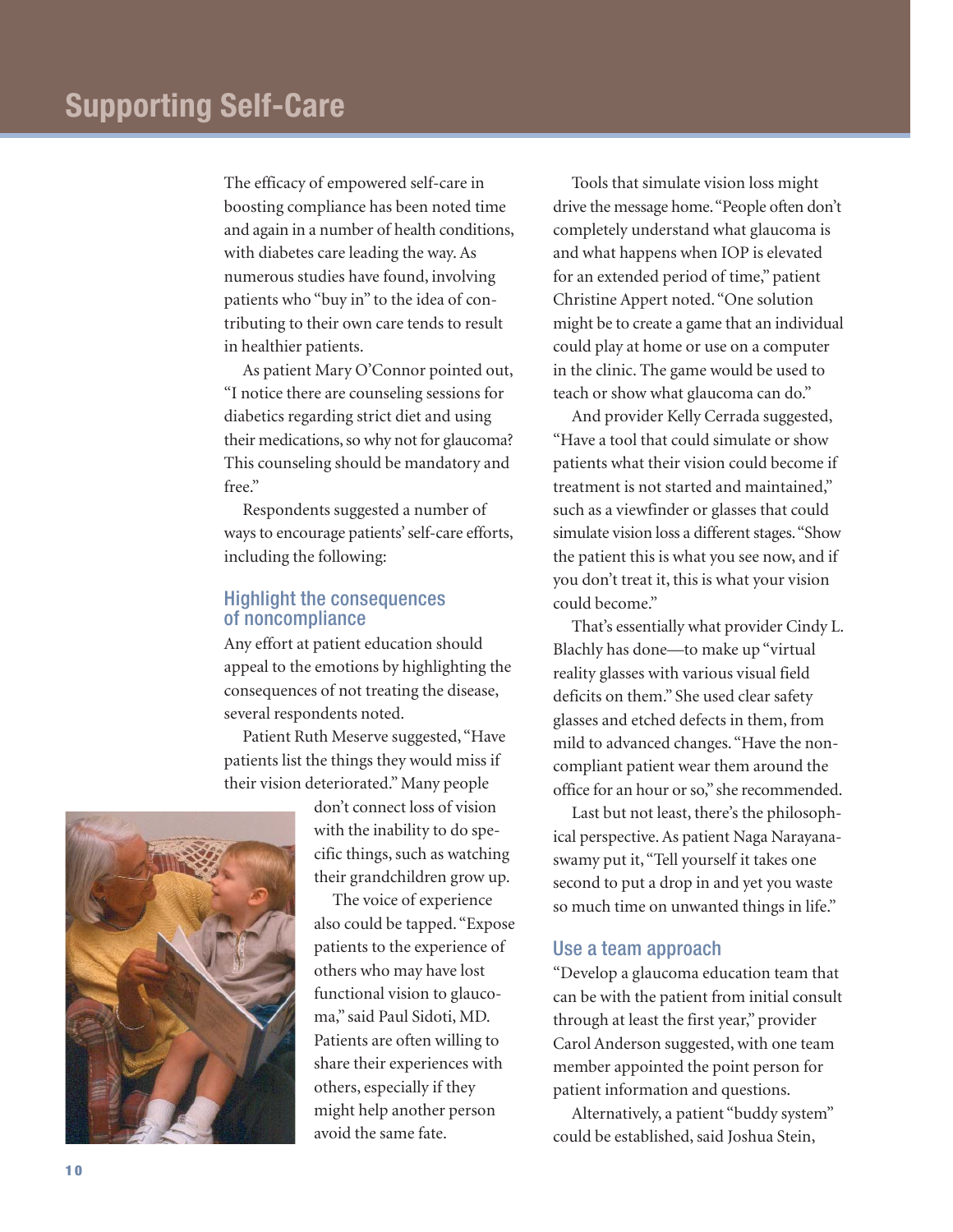MD. Patients who agreed to participate could be partnered up. "The actual patient and the buddy would receive notification of upcoming scheduled appointments," he said, with the buddies then reminding one another to go to the appointments. He also suggested that all of the buddies could form a local glaucoma support group.

Provider Amanda L. Lee also noted that family members or neighbors could be enlisted as part of a buddy system. "Stress the importance [of follow-up care] to a family member, with the patient's permission. Delegate them as the responsible one."

# Enlist the patient's input

Do any practical physical concerns present a challenge? Misha F. Syed, MD, recommended, "All patients in a glaucoma clinic, both new and returning, should be given a form to fill out at each appointment stating how they are coming to their visits [bus, family, self, etc.] and any potential difficulties in transportation."

And Inci Irak-Dersu, MD, suggested that physicians "send patients a questionnaire with the reminder of their next visit and ask them: Do you think your eyesight is the same? What would you like to know on the next visit? What treatment would you rather have instead of drops?"

# Provide educational materials

While physicians can't rely on printed handouts alone, these items can be used to support patient self-care efforts. William Haynes, MD, recommended, "Give each patient a patient compliance sheet to help them understand their medication and its possible side effects as well as to describe the disease and why it's important to have regular follow-up appointments."

# BEYOND THE OFFICE

Building a stronger compliance safety net might require moving beyond the traditional ophthalmic trio of physicianprovider-patient, several respondents suggested:

**Work with pharmacists.** Open lines of communication with pharmacists might help boost compliance, provider Fredy Andres Otalora pointed out. "If pharmacists alert doctors' offices whenever a patient has not refilled his or her prescription for more than one or two months, in the same way that they do to request prescription refills," that would allow ophthalmic technicians to call the patient and find out why the prescription hasn't been refilled. Moreover, she noted, that gives the technician a chance to "stress the importance of taking the medication, address a way to help the patient and make sure the patient will continue refilling the prescription as expected."

**Work with other MDs.** It's also important to "keep the patient's primary physician in the loop" with regular communication about the patient's glaucoma, said Lisa Wohl, MD.

**Work with the community.** General community outreach can raise overall awareness and reinforce each individual physician's efforts. "Establish primary vision stations in medically underserved areas," suggested Worldster Lee, MD, and Bradford Lee. "People can attend these stations for screening and eye health concerns, and tele-ophthalmology can be used if they need referrals or opinions from other ophthalmologists."